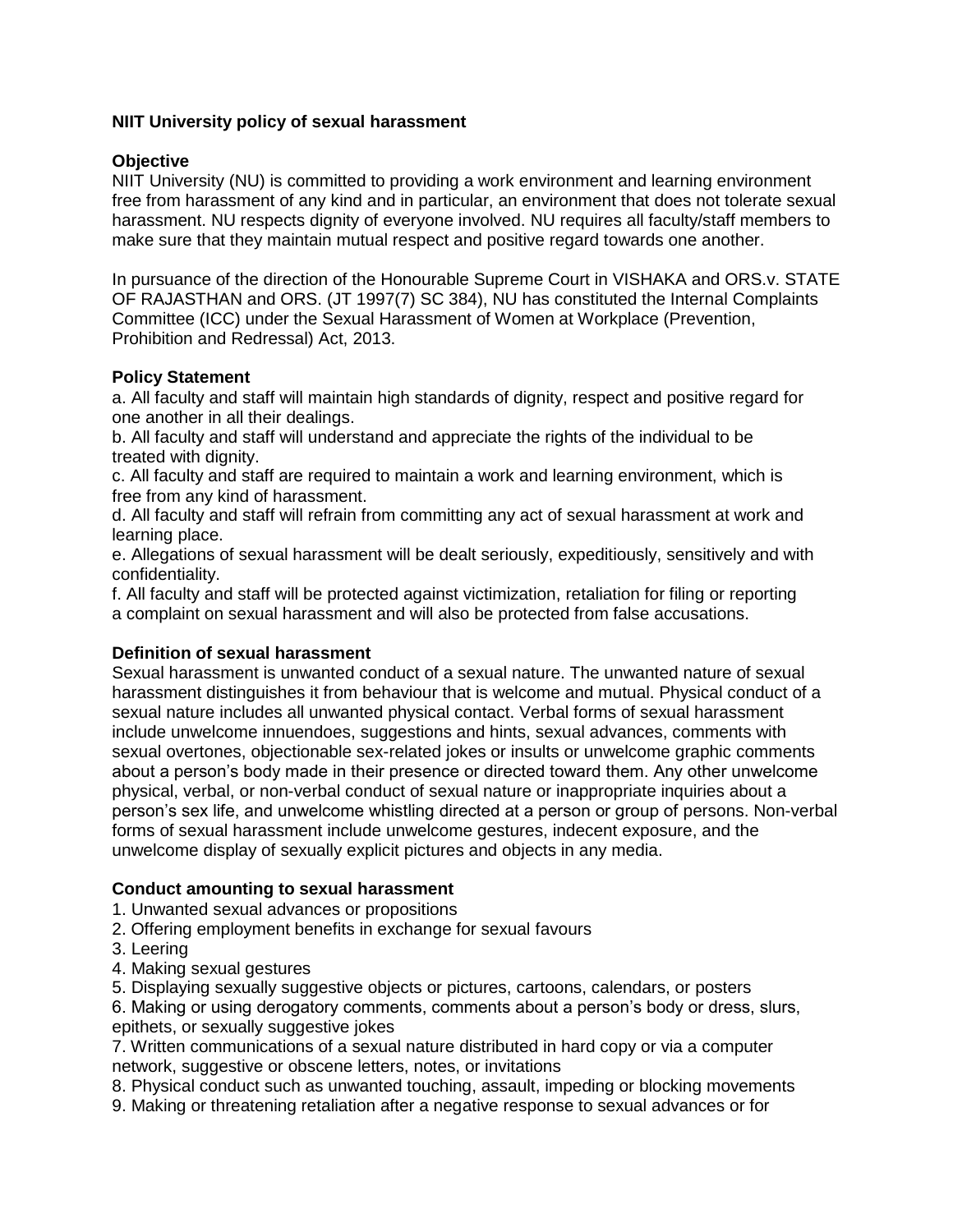reporting or threatening to report sexual harassment

10. Eve-teasing

11. Sexually tinted remarks, whistling, staring, sexually slanted and obscene jokes, jokes causing or likely to cause awkwardness or embarrassment

12. Subtle innuendoes or open taunting regarding perfection, imperfection, or characteristics of physical appearance of a person's body or shape

- 13. Gender based insults and/or sexist remarks
- 14. Displaying pornographic or other sexually offensive or derogatory material
- 15. Forcible invitations for dates
- 16. Forcible physical touch or physical assault or molestation

17. Suggesting or implying that failure to accept a request for a date or sexual favours would adversely affect the individual in respect to performance evaluation or promotion

18. Explicitly or implicitly suggesting sexual favours in return for hiring, compensation, promotion, retention decision, relocation, or allocation of job/responsibility/work

19. Any act or conduct by a person in authority and belonging to one sex which denies or would deny equal opportunity in pursuit of career development or otherwise making the environment at the workplace hostile or intimidating to a person belonging to the other sex, only on the ground of such individual providing or refusing sexual favours

20. Physical confinement against one's will and any other act likely to violate one's privacy.

## **Workplace**

Recognising that sexual harassment may not necessarily be limited to the primary place of employment, the Sexual Harassment of Women at Workplace (Prevention, Prohibition and Redressal) Act, 2013. has introduced the concept of an 'extended workplace'. As per the statute, 'workplace' includes any place visited by the employee arising out of or during the course of employment, including transportation provided by the employer for the purpose of commuting to and from the place of employment. As an educational institution, the workplace will also include learning places such as classroom, laboratory, library, etc. and men or women will include not only the employees of the university, but also the students.

# **Composition of ICC**

**Chairperson** Member secretary Member Member NGO representative: member Two student representatives (only in case of complaints involving students and as per the sole discretion of the Chairperson)

The term of the ICC members shall not exceed three years. The same can be renewed by the president of the university at his discretion.

A minimum of three members of the ICC including the presiding officer are to be present for conducting the inquiry.

# **Powers of the Committee**

The Committee shall, while inquiring into a complaint of workplace/ learning place sexual harassment, have the same powers as are vested in a civil court under the Code of Civil Procedure, 1908 when trying a suit in respect of:

- Summoning and enforcing the attendance of any person and examining him on oath,
- Requiring the discovery and production of documents and
- Any other matter which may be prescribed.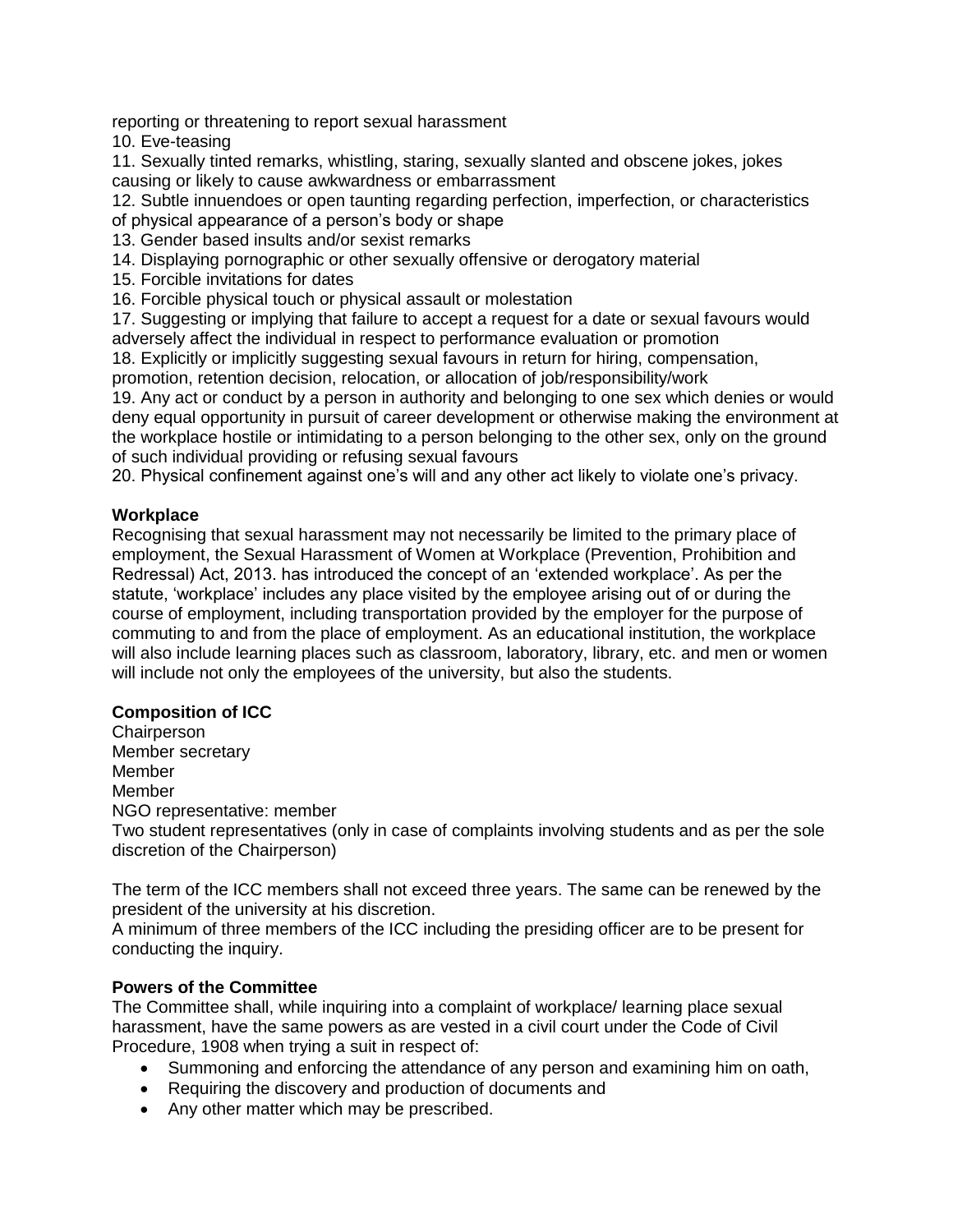## **Function of the ICC**

This Committee undertakes inquiries with regard to complaints of sexual harassment from aggrieved employee (as defined under the Act, 2013) as well as from students of the university. The complaint is kept totally confidential, and adequate protection is provided to the complainant, where necessary. Complaints are heard expeditiously while adhering to the principles of natural justice. Necessary recommendations are provided to the authority on the basis of the findings of the inquiry.

## **Complaint mechanism**

An aggrieved person (employee or student) who intends to file a complaint is required to submit a signed complaint, along with supporting documents and names and addresses of the witnesses to the ICC, within three months from the date of the incident and in case of a series of incidents, within a period of three months from the date of the last incident. The Committee can extend the timeline for filing the complaint, for reasons to be recorded in writing, by a period of three months. In situations where the aggrieved person is unable to make the complaint on account of physical incapacity, mental incapacity or death; friends, relatives, co-workers, psychologist, psychiatrists, etc. can also file the complaint. The complaints can be sent through telephone / written request / e-mail)-to any of the members of the Committee. The e-mail id for this is NU.ICC@niituniversity.in The complaint and the identity of the complainant will be kept CONFIDENTIAL.

Moreover, with whomsoever the complaint is filed, that respective person's role ends once the complaint if handed over to NU-ICC with immediate effect; s/he can neither disclose the information to either of the parties involved nor try to influence the NU-ICC. The interference by the defaulter/s, parent/s, internal official/s or any external agency; asking the NU-ICC Member/s about the status of enquiry; or influencing the NU-ICC Member/s by sharing his/her opinion about either of the parties- will be treated as unlawful. Such an offence will be dealt unsympathetically by NU-ICC and involved person/s will be penalised.

#### **Timelines**

Written complaints along with supporting documents and names and addresses of witnesses have to be filed within three months of the date of the incident. Timeline extendable by another three months. Upon receipt of the complaint, one copy of the complaint is to be sent to the respondent within seven days. Upon receipt of the copy of complaint, the respondent is required to reply to the complaint along with a list of supporting documents and names and addresses of witnesses within 10 working days. The Inquiry has to be completed within a total of 90 days from the receipt of the complaint. The Inquiry report has to be issued within 10 days from the date of completion of inquiry. Appeal against the decision of the Committee is allowed within 90 days from the date of recommendations.

#### **Frivolous complaints**

In order to ensure that the protections envisaged under the Prevention of Workplace Sexual Harassment Act are not misused, provisions for action against "false or malicious" complainants have been included. If the Committee concludes that the allegation is false or malicious or the complaint has been made knowing it to be untrue or forged or misleading information has been provided during the inquiry, disciplinary action in accordance with the service rules / disciplinary rules of the organisation can be taken against such complainant. The disciplinary actions in such cases may be in the form of a written apology, warning, reprimand, censure, withholding of promotion, withholding of pay rise or increments, terminating the respondent from service or from the rolls of the university, undergoing a counselling session, or carrying out community